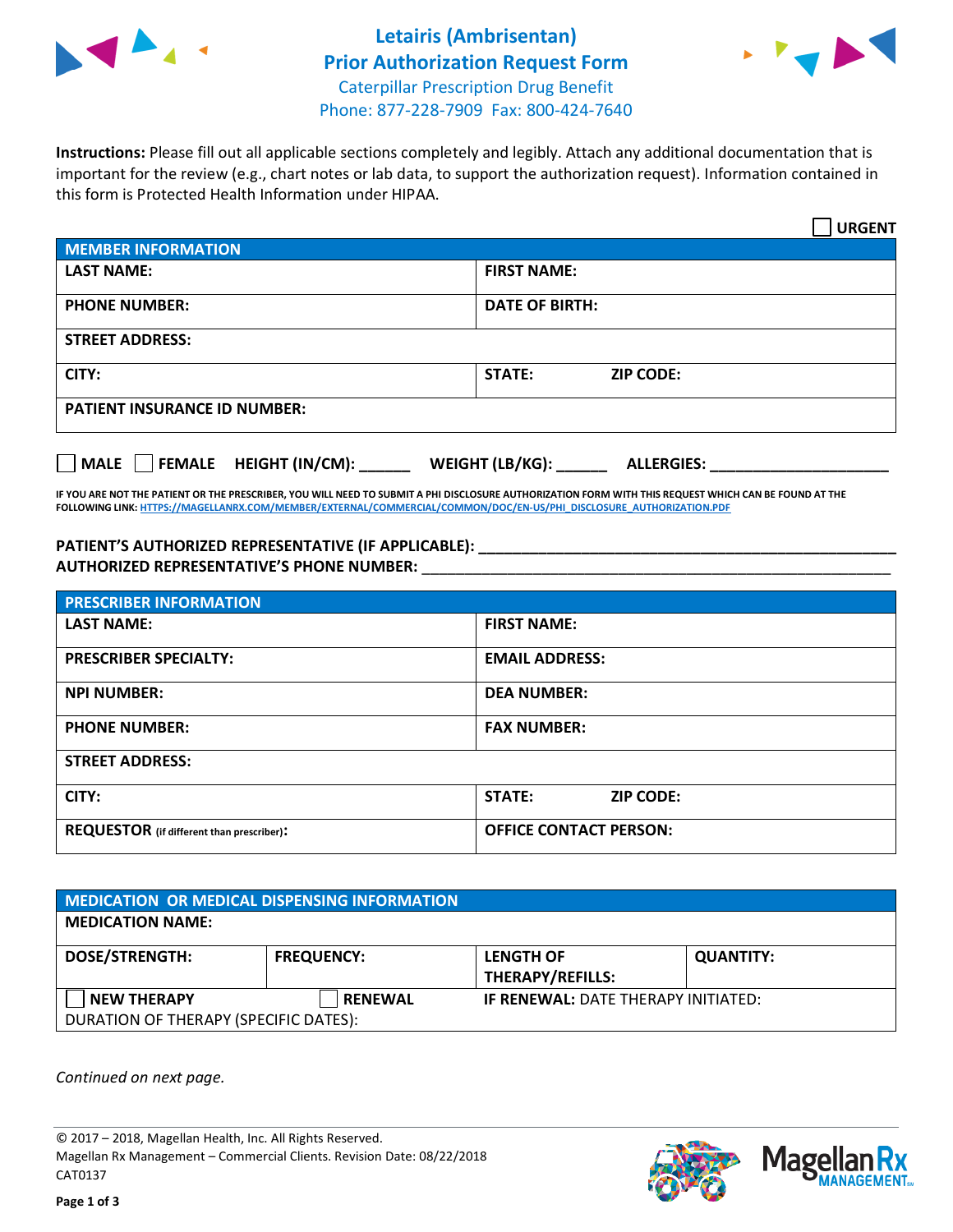



| <b>MEMBER'S LAST NAME:</b> NAME:                                                                                                                                          | <b>MEMBER'S FIRST NAME:</b>                                                                      |                                                       |  |  |  |
|---------------------------------------------------------------------------------------------------------------------------------------------------------------------------|--------------------------------------------------------------------------------------------------|-------------------------------------------------------|--|--|--|
|                                                                                                                                                                           | 1. HAS THE PATIENT TRIED ANY OTHER MEDICATIONS FOR THIS CONDITION?                               | YES (if yes, complete below)<br><b>NO</b>             |  |  |  |
| <b>MEDICATION/THERAPY (SPECIFY</b><br>DRUG NAME AND DOSAGE):                                                                                                              | <b>DURATION OF THERAPY (SPECIFY</b><br>DATES):                                                   | <b>RESPONSE/REASON FOR</b><br><b>FAILURE/ALLERGY:</b> |  |  |  |
|                                                                                                                                                                           |                                                                                                  |                                                       |  |  |  |
| <b>2. LIST DIAGNOSES:</b>                                                                                                                                                 |                                                                                                  | <b>ICD-10:</b>                                        |  |  |  |
| □ Pulmonary arterial hypertension (PAH)                                                                                                                                   |                                                                                                  |                                                       |  |  |  |
| □ Other diagnosis: _____________________ICD-10_________________________________                                                                                           |                                                                                                  |                                                       |  |  |  |
| PRIOR AUTHORIZATION.                                                                                                                                                      | 3. REQUIRED CLINICAL INFORMATION: PLEASE PROVIDE ALL RELEVANT CLINICAL INFORMATION TO SUPPORT A  |                                                       |  |  |  |
| <b>Clinical Information:</b>                                                                                                                                              |                                                                                                  |                                                       |  |  |  |
| Is the requested medication prescribed by a pulmonologist, cardiologist, nephrologist, or rheumatologist? $\Box$ Yes $\Box$<br><b>No</b>                                  |                                                                                                  |                                                       |  |  |  |
| Does the patient have a diagnosis of pulmonary arterial hypertension (WHO Group 1)? $\Box$ Yes $\Box$ No                                                                  |                                                                                                  |                                                       |  |  |  |
| Please submit documentation.                                                                                                                                              |                                                                                                  |                                                       |  |  |  |
| Please submit documentation.                                                                                                                                              | Select if the patient has any of the following causes for pulmonary arterial hypertension (PAH): |                                                       |  |  |  |
| □ Idiopathic/Primary PAH                                                                                                                                                  |                                                                                                  |                                                       |  |  |  |
| Drugs and toxin induced                                                                                                                                                   |                                                                                                  |                                                       |  |  |  |
| □ Connective tissue disease (e.g., Lupus/SLE, RA scleroderma, systemic sclerosis, CREST syndrome, polymyositis,<br>polyarteritis nodosa, mixed connective tissue disease) |                                                                                                  |                                                       |  |  |  |
| □ HIV infection                                                                                                                                                           |                                                                                                  |                                                       |  |  |  |
| □ Portal hypertension                                                                                                                                                     |                                                                                                  |                                                       |  |  |  |
| □ Congenital heart disease<br>□ Schistosomiasis                                                                                                                           |                                                                                                  |                                                       |  |  |  |
| □ Chronic hemolytic anemia                                                                                                                                                |                                                                                                  |                                                       |  |  |  |
| Does the patient experience WHO Functional Class II through IV symptoms? □ Yes □ No<br>Please submit documentation.                                                       |                                                                                                  |                                                       |  |  |  |
| Select if the patient's cardiac catheterization report meets any of the following:*                                                                                       |                                                                                                  |                                                       |  |  |  |
| □ MPAP 25 mmHg or greater + PCWP less than 19 mmHg/LVEDP not reported<br>□ MPAP 25 mmHg or greater + LVEDP less than 19 mmHg/PCWP not reported                            |                                                                                                  |                                                       |  |  |  |
| □ MPAP 25 mmHg or greater + PCWP less than 19 mmHg + LVEDP less than 19 mmHg                                                                                              |                                                                                                  |                                                       |  |  |  |
| *Please provide a copy of the report.                                                                                                                                     |                                                                                                  |                                                       |  |  |  |
| For Letairis, also answer the following:                                                                                                                                  |                                                                                                  |                                                       |  |  |  |
| Is the patient enrolled in the Letairis REMS program? $\Box$ Yes $\Box$ No                                                                                                |                                                                                                  |                                                       |  |  |  |